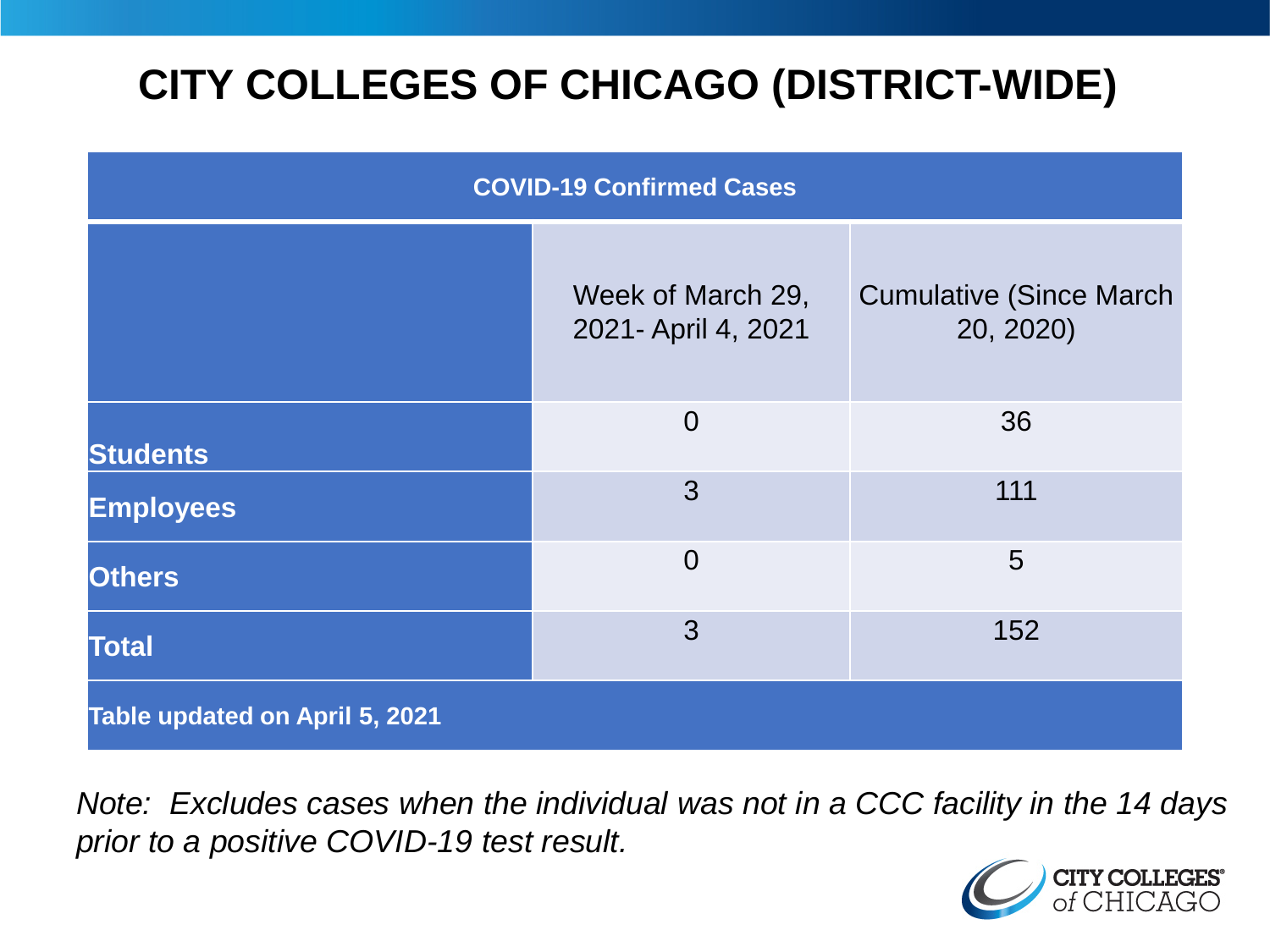### **DALEY COLLEGE**

| <b>COVID-19 Confirmed Cases</b> |                                           |                                              |
|---------------------------------|-------------------------------------------|----------------------------------------------|
|                                 | Week of March 29,<br>2021 - April 4, 2021 | <b>Cumulative (Since March)</b><br>20, 2020) |
| <b>Students</b>                 | $\overline{0}$                            | $\overline{0}$                               |
| <b>Employees</b>                | $\overline{0}$                            | 15                                           |
| <b>Others</b>                   | $\overline{0}$                            | $\overline{0}$                               |
| <b>Total</b>                    | $\overline{0}$                            | 15                                           |
| Table updated on April 5, 2021  |                                           |                                              |

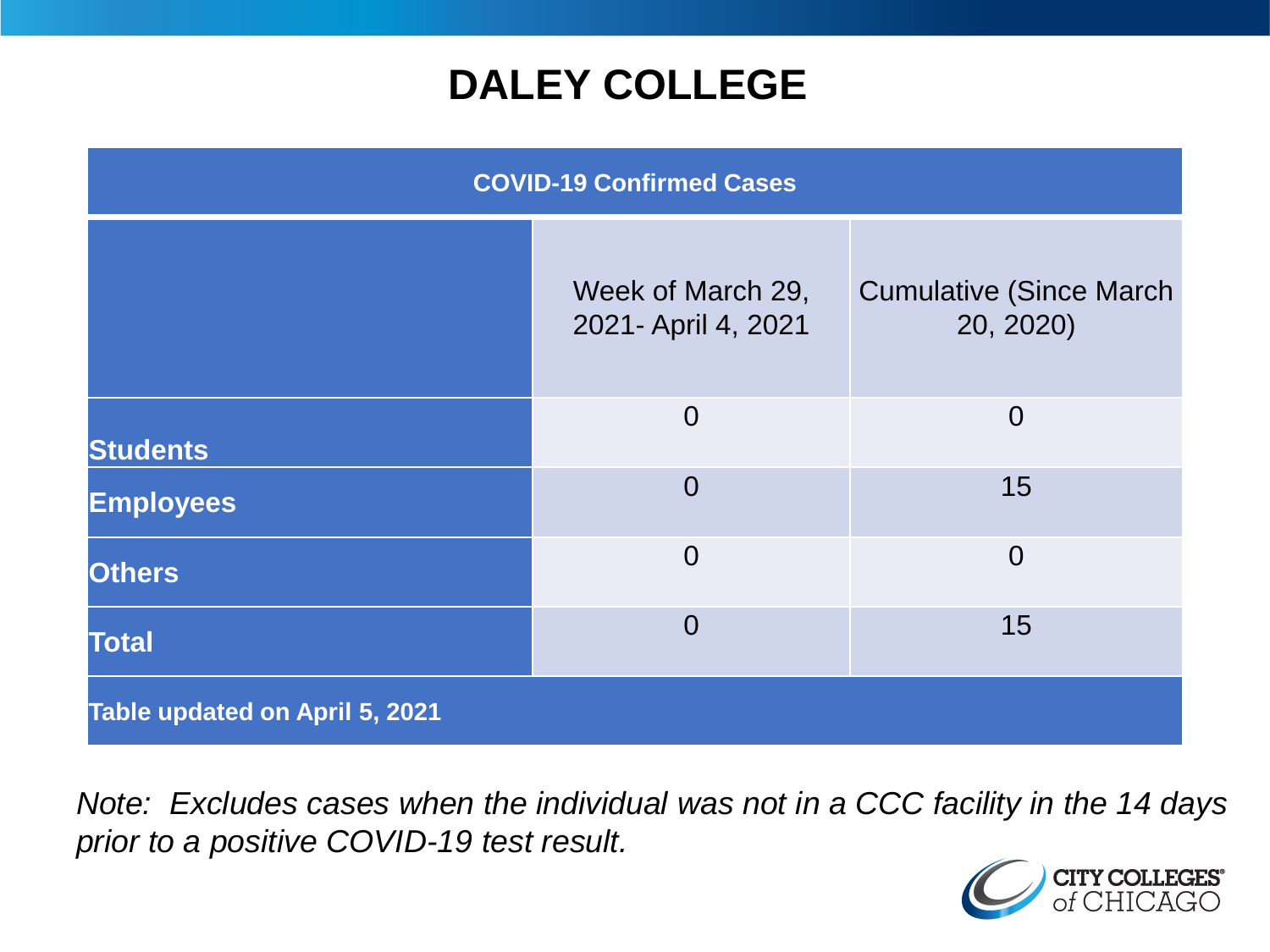### **HAROLD WASHINGTON COLLEGE**

| <b>COVID-19 Confirmed Cases</b> |                                          |                                              |
|---------------------------------|------------------------------------------|----------------------------------------------|
|                                 | Week of March 29,<br>2021- April 4, 2021 | <b>Cumulative (Since March)</b><br>20, 2020) |
| <b>Students</b>                 | $\overline{0}$                           | 6                                            |
| <b>Employees</b>                | 1                                        | 10                                           |
| <b>Others</b>                   | $\overline{0}$                           | $\overline{2}$                               |
| <b>Total</b>                    | 1                                        | 18                                           |
| Table updated on April 5, 2021  |                                          |                                              |

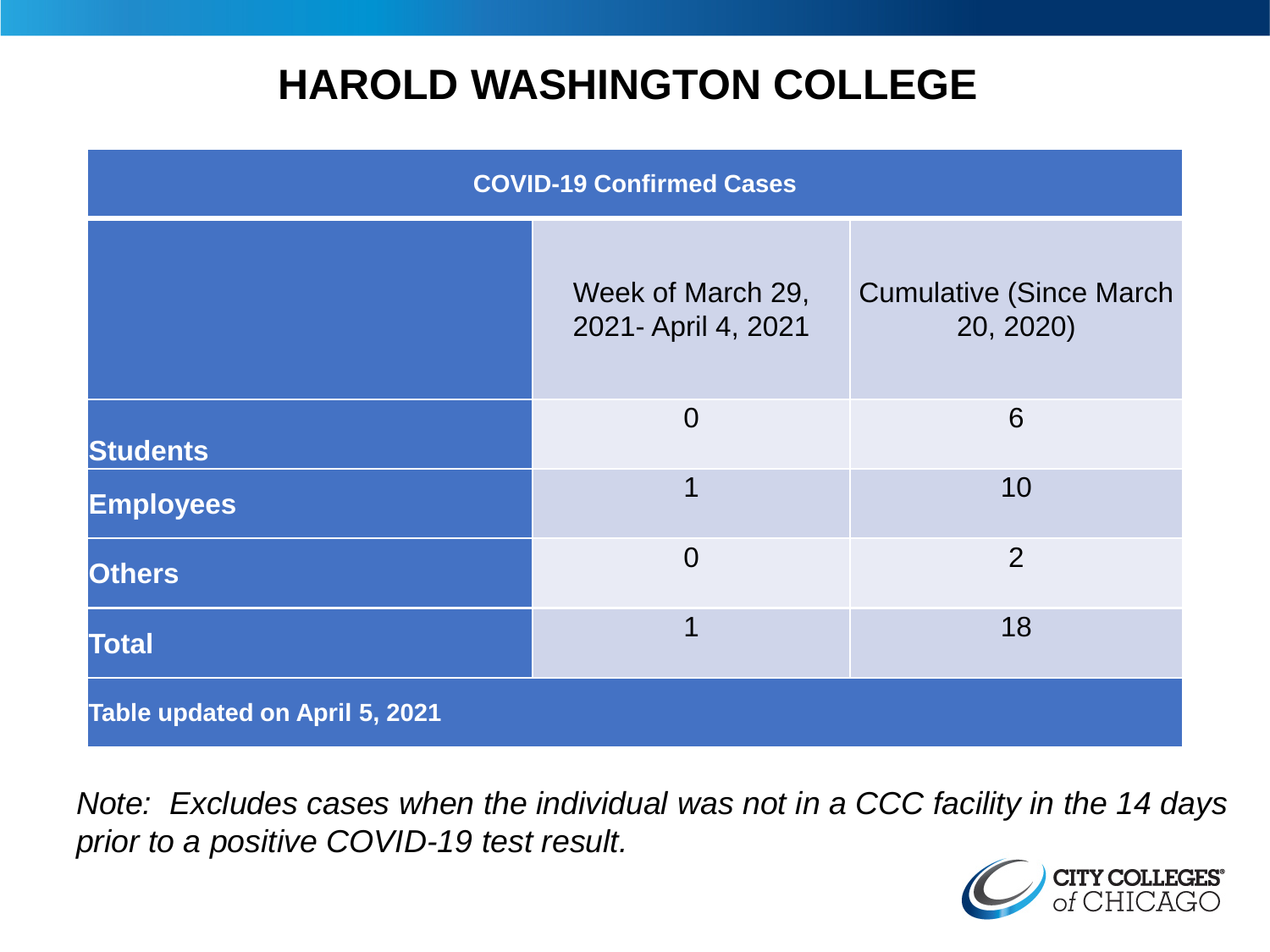### **KENNEDY-KING COLLEGE**

| <b>COVID-19 Confirmed Cases</b> |                                           |                                              |
|---------------------------------|-------------------------------------------|----------------------------------------------|
|                                 | Week of March 29,<br>2021 - April 4, 2021 | <b>Cumulative (Since March)</b><br>20, 2020) |
| <b>Students</b>                 | $\overline{0}$                            | 7                                            |
| <b>Employees</b>                | 1                                         | 16                                           |
| <b>Others</b>                   | $\overline{0}$                            | $\overline{0}$                               |
| <b>Total</b>                    | 1                                         | 23                                           |
| Table updated on April 5, 2021  |                                           |                                              |

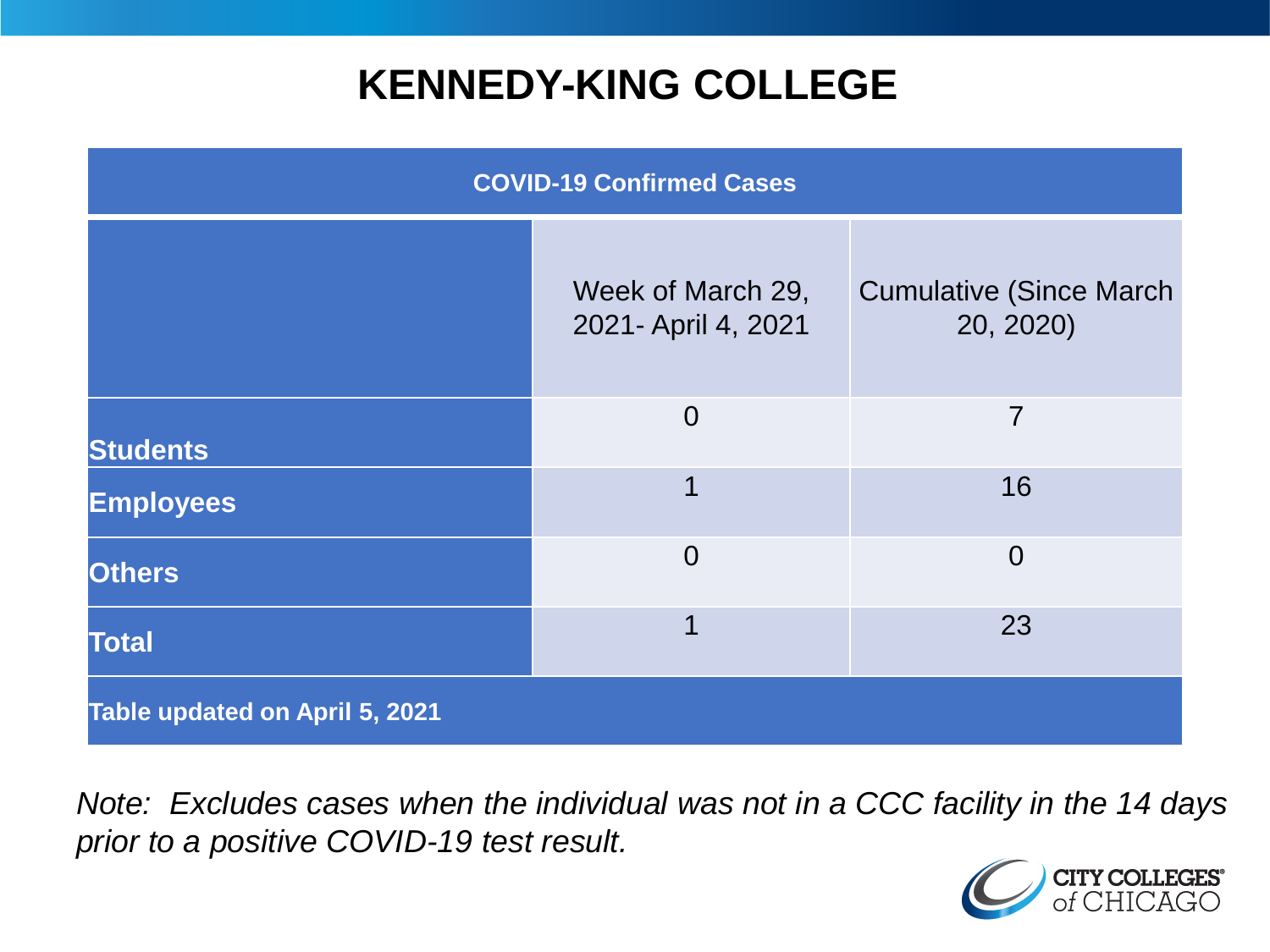# **MALCOLM X COLLEGE**

| <b>COVID-19 Confirmed Cases</b> |                                          |                                              |
|---------------------------------|------------------------------------------|----------------------------------------------|
|                                 | Week of March 29,<br>2021- April 4, 2021 | <b>Cumulative (Since March)</b><br>20, 2020) |
| <b>Students</b>                 | $\overline{0}$                           | 18                                           |
| <b>Employees</b>                | $\overline{0}$                           | 23                                           |
| <b>Others</b>                   | $\overline{0}$                           | 1                                            |
| <b>Total</b>                    | $\overline{0}$                           | 42                                           |
| Table updated on April 5, 2021  |                                          |                                              |

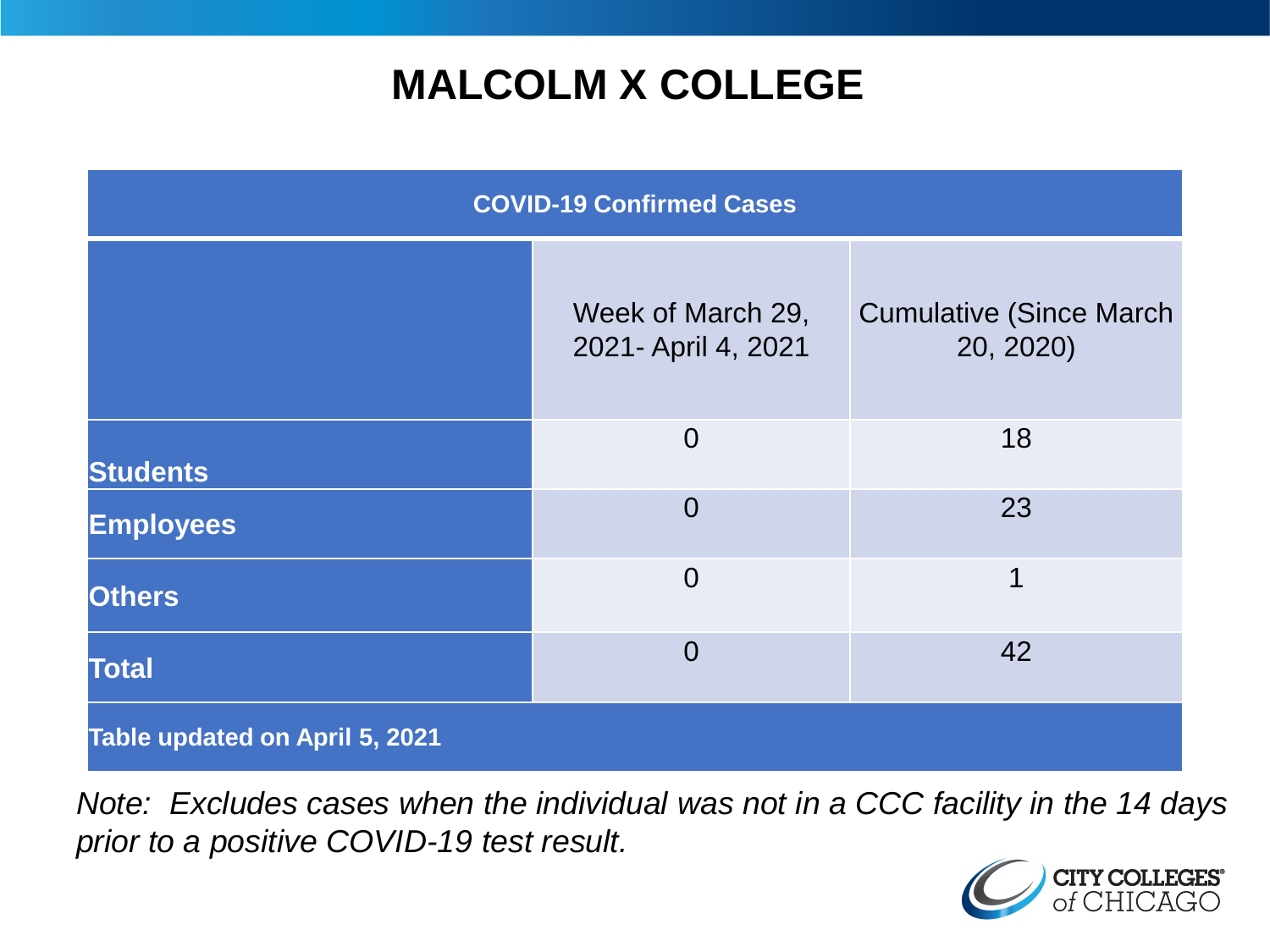# **OLIVE-HARVEY COLLEGE**

| <b>COVID-19 Confirmed Cases</b> |                                           |                                              |
|---------------------------------|-------------------------------------------|----------------------------------------------|
|                                 | Week of March 29,<br>2021 - April 4, 2021 | <b>Cumulative (Since March)</b><br>20, 2020) |
| <b>Students</b>                 | $\overline{0}$                            | 1                                            |
| <b>Employees</b>                | $\overline{0}$                            | 18                                           |
| <b>Others</b>                   | $\overline{0}$                            | $\overline{0}$                               |
| <b>Total</b>                    | $\overline{0}$                            | 19                                           |
| Table updated on April 5, 2021  |                                           |                                              |

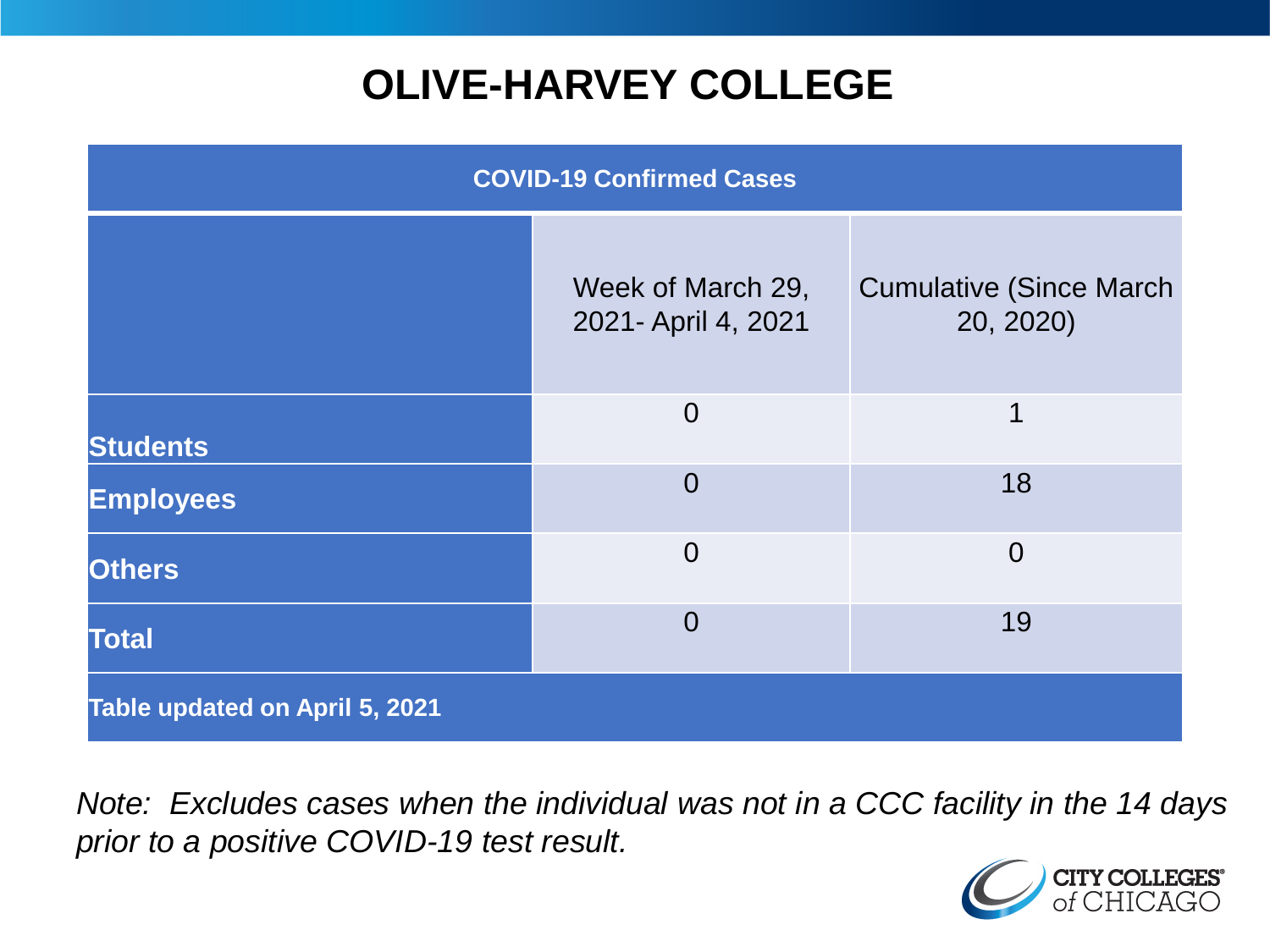### **TRUMAN COLLEGE**

| <b>COVID-19 Confirmed Cases</b> |                                          |                                              |
|---------------------------------|------------------------------------------|----------------------------------------------|
|                                 | Week of March 29,<br>2021- April 4, 2021 | <b>Cumulative (Since March)</b><br>20, 2020) |
| <b>Students</b>                 | $\overline{0}$                           | 3                                            |
| <b>Employees</b>                | $\overline{0}$                           | 18                                           |
| <b>Others</b>                   | $\overline{0}$                           | $\overline{0}$                               |
| <b>Total</b>                    | $\overline{0}$                           | 21                                           |
| Table updated on April 5, 2021  |                                          |                                              |

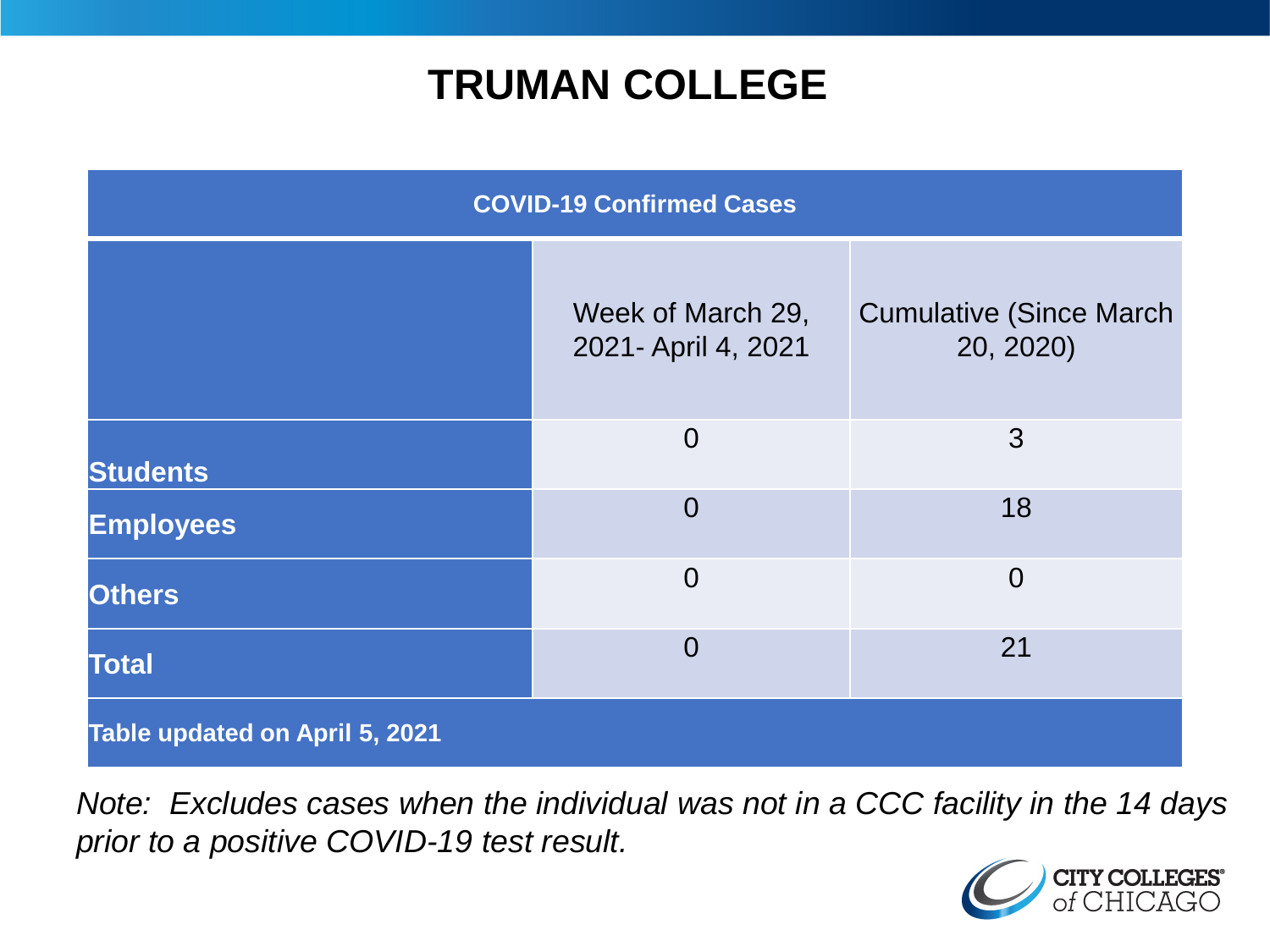### **WRIGHT COLLEGE**

| <b>COVID-19 Confirmed Cases</b> |                                          |                                              |
|---------------------------------|------------------------------------------|----------------------------------------------|
|                                 | Week of March 29,<br>2021- April 4, 2021 | <b>Cumulative (Since March)</b><br>20, 2020) |
| <b>Students</b>                 | $\overline{0}$                           | 1                                            |
| <b>Employees</b>                | 1                                        | 11                                           |
| <b>Others</b>                   | $\overline{0}$                           | $\overline{0}$                               |
| <b>Total</b>                    | 1                                        | 12                                           |
| Table updated on April 5, 2021  |                                          |                                              |